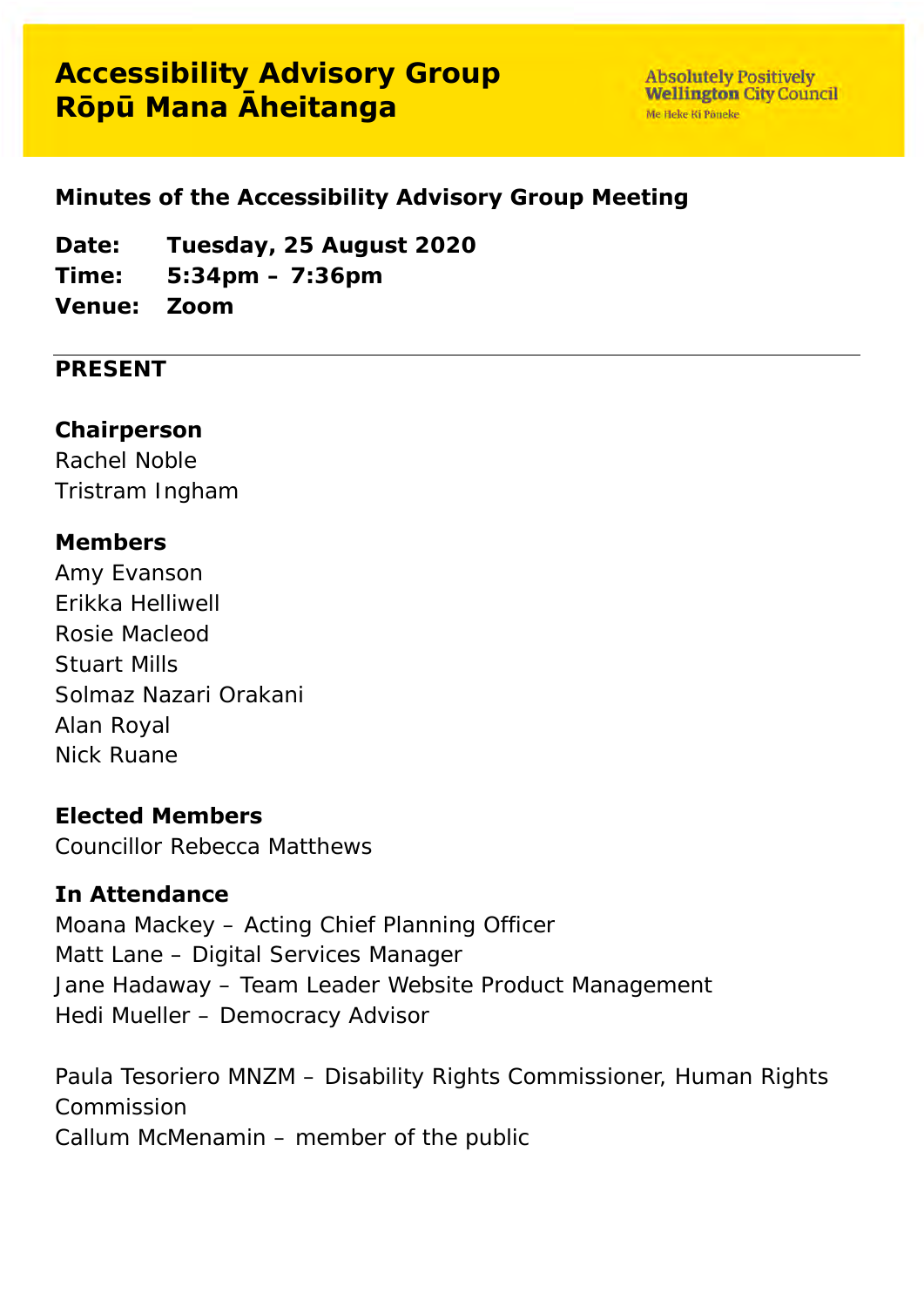## **1. MEETING PROCEDURES 5:34pm**

#### **1.1 Welcome and Karakia**

Councillor Matthews said the karakia and Tristram welcomed the group with introductions around the table.

### **1.2 Apologies**

Apologies for lateness were received from Erikka and Rachel.

#### **1.3 Conflicts of Interest**

No conflicts of interest were declared.

### **1.4 Confirmation of Minutes – Minutes of 28 July 2020**

That the minutes of 28 July 2020 be adopted as a true and accurate record.

Moved by Alan Royal, seconded by Nick Ruane **Carried**

## **2. PRESENTATIONS**

# **2.1 WCC Website Redesign 5:41pm**

Facilitated by Matt Lane and Jane Hadaway

Matt and Jane presented on the redesign of Wellington.govt.nz. This included background on why the redesign was needed, and the strategy and concept for it. The presenters showed previous designs of the website and what the new design will look like, and features of the website that are better designed for accessibility needs.

Members discussed:

• Compliance with Web Content Accessibility Guidelines 2.1 (WCAG) - not many websites are fully compliant with WCAG, but there is a continuous cycle of reviewing and making improvements which is better than meeting the standards at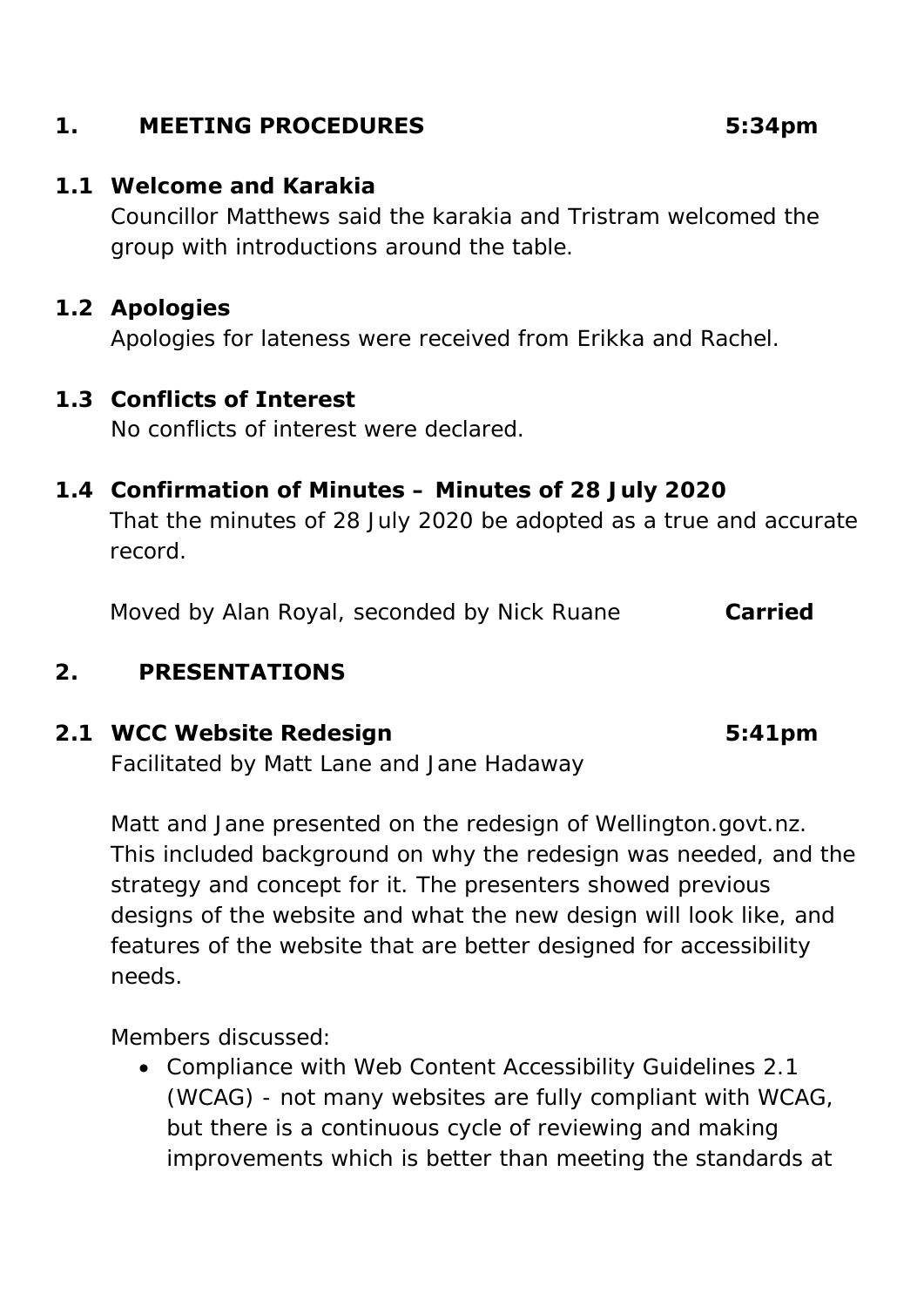one point in time. Testing has included actual humans as different testing tools give different responses.

- User testing with people with impairments has occurred, particularly focused on visual and cognitive impairments. More testing may occur after the launch to check that it's accessible as possible for people with other impairments, such as motor impairments.
- Three aspects of the project: the Website redesign, update of information architecture and the creation of the Digital Style Guide (DSG). The main focus is getting the website done and then reverse engineering it for the DSG. The website team are working closely with Jason Kiss on this.
- Use of alternate formats such as word documents, Easy Read formats or videos in New Zealand Sign Language - documents such as Annual Plans are available in accessible formats.
- That the redesign doesn't reinvent the content for the website, but it changes the visual presentation layer.

# **2.2 Paula Tesoriero – Disability Rights Commissioner 5:35pm**

Paula thanked the group for their work and discussed local governments around the country working with Advisory Groups, and challenges that were faced during COVID-19. Paula would encourage councils to think about access to food, access to transport and access to information as specific issues that were not well met for the disable community over lockdown, with the hope to do better next time.

Paula suggested that this time could be used as an opportunity to think about building cities in the future, and that shovel ready projects are way to rebuild cities. Paula would urge local governments to think about data collection during peace time which can inform service provision and the impact of COVID-19 on disabled people.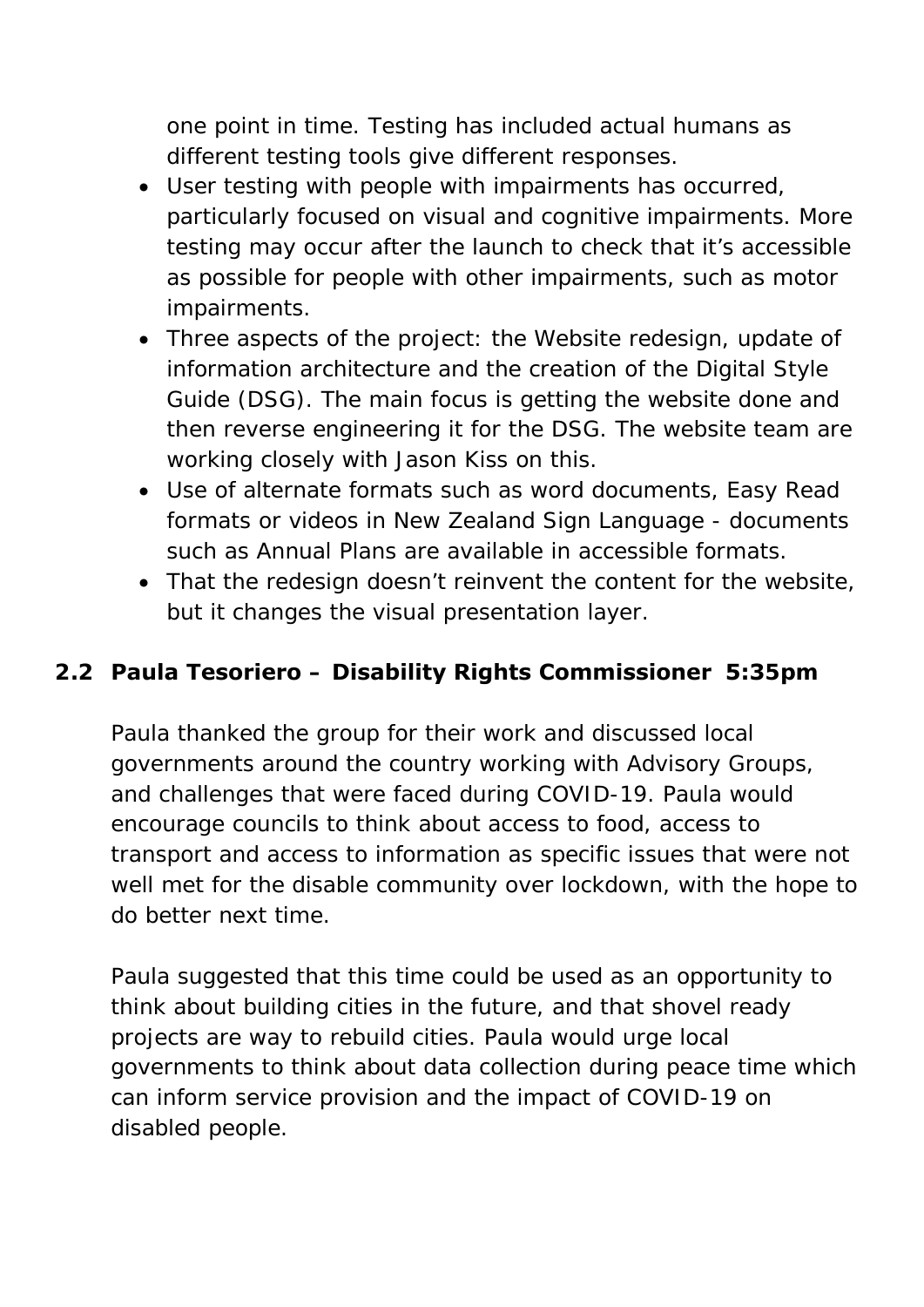The *Making Disability Rights Real* report has just been published by the Independent Monitoring Mechanism, about the implementation of the Convention on the Rights of Persons with Disabilities. This is available on the Ombudsman website.

Paula discussed employment post lockdown and the current economic climate, as well as how she could support disability leadership through local government in NZ. Paula would like to see advisory group members being remunerated in a way that showed partnership and for projects to be co-designed rather than consulted upon.

Members discussed:

- Resilience can't be built in during the crisis; it has to happen in peace time.
- A nationwide advisory group conference, alongside the LGNZ Conference, and a network of advisory groups.
- Doing more work regionally with the eight territorial authorities in the greater region.
- Senior Accessibility Advisor role going out to market shortly.
- AAG speaking at more Council and Committee meetings
- Strong support from a range of councillors with Cr Matthews at the forefront.
- Looking for easy wins connecting with Minister of Local Government or other Ministers with infrastructure portfolios. Following the money as spending increases to boost the economy.
- Risk of disabled people being stigmatised or verbally abused for not wearing masks on public transport, even if holding an exemption.
- WCC has a role in determining civic culture linked to disability attitudes and ableism.
- Since lockdown, more people have a wider appreciation about issues disabled people face and have realised that disabled people have been missing out for decades.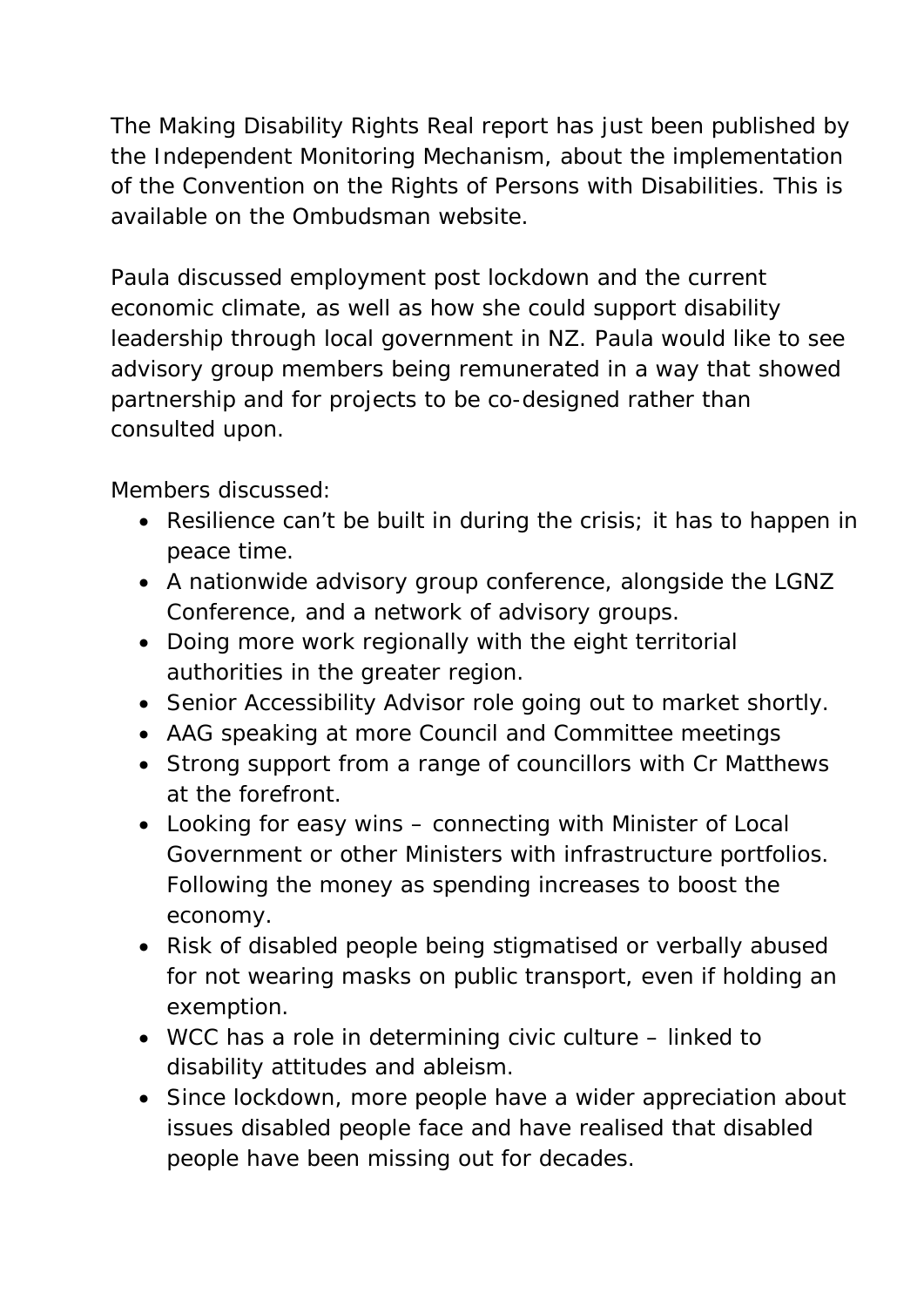Actions:

- Briefing to Minister for Disability Issues to incorporate points from the Accessible Action Plan – Amy to lead, Erikka, Nick and Rachel to contribute.
- Hedi and Moana to discuss resource and collating information, whether it goes to council and if appropriate for WCC staff to contribute.

# **3. General Business**

# **3.1 Councillor Updates 6:25pm**

Cr Matthews discussed the following:

- More detailed work around mobility parking with Regulatory Processes Committee, good feedback from CCS Disability Action.
- Parking policy finalised, with amendment passed to account for households with more than one mobility permit.
- Met with Prudence from Disable Persons Assembly to discuss housing.
- Planning for Growth Joint Workshop, opportunity to have input on the Spatial Plan
- Greater Wellington Regional Council's Bus Network Review
- Post-lockdown grants and for more focus to be put towards disability organisations

Actions:

- Cr Matthews to follow up about grant application forms being in an accessible format.
- AAG to encourage activities that might lead groups/individuals being nominated for a Wellington Accessibility Award.

# **3.2 Member Updates 6:35pm**

- 
- Nick: Workbridge have launched Policy That Works document, which has been well received. Nick sees a need for the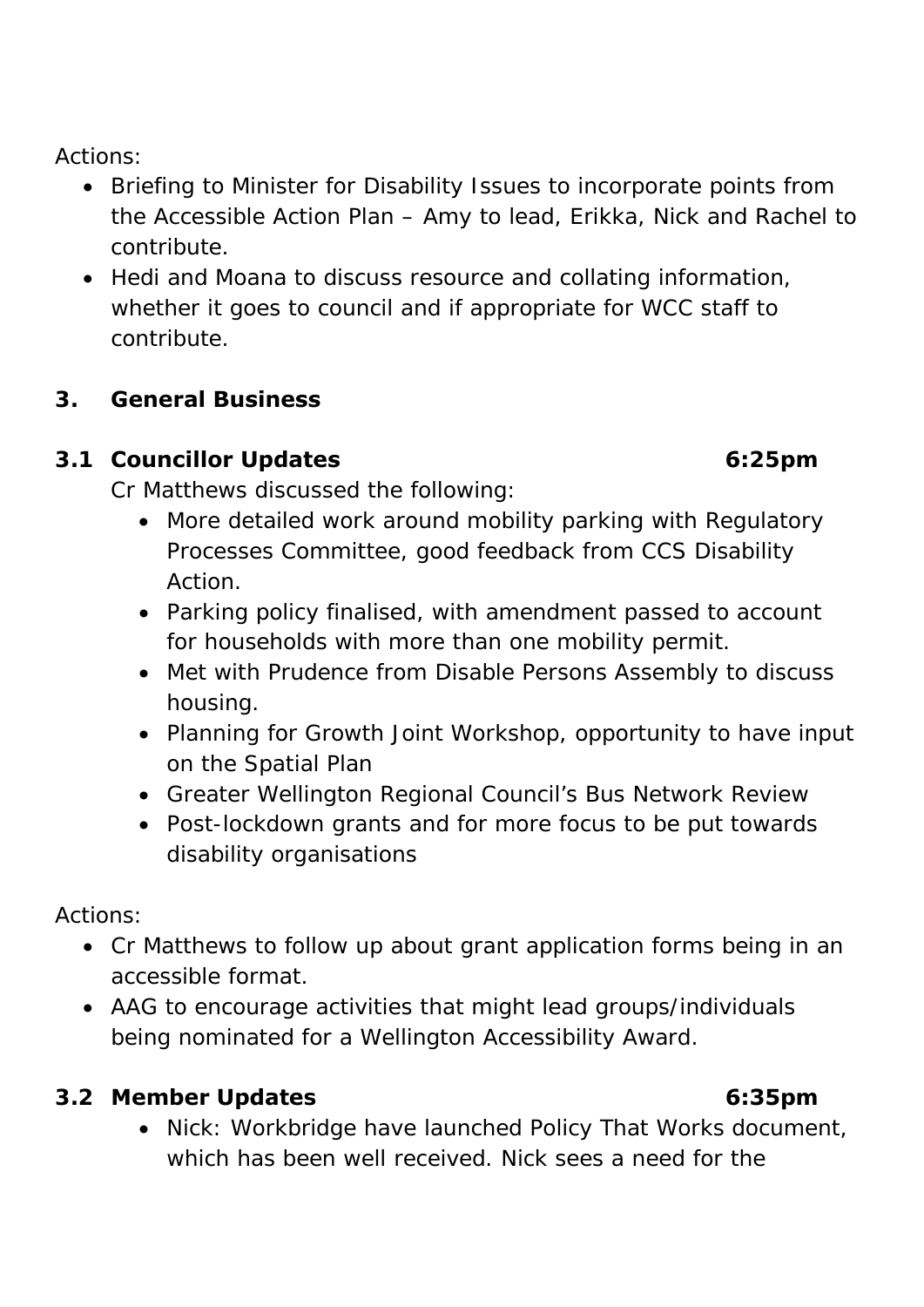disabled community to partner with Kainga Ora, as he has seen how disruptive changes in social housing can be.

• Rachel: CCDHB have a commissioned report which highlights link between transport and health, and invites an AAG member to be part of co-design group.

Moved Tristram Ingham, seconded Nick Ruane:

That Solmaz Nazari Orakani be nominated to take part in this on behalf of AAG. **Carried**

- Alan: My Health Passport has launched, online version still to come.
- Amy: Planning for Growth Joint Advisory Group Workshop on 19<sup>th</sup> August was a good experience, other Advisory Groups picked up on accessibility issues and were supportive of AAG members.
- Tristram: Thanked the group as this was his last meeting, having resigned due to work commitments. Glad to see more and more traction and support behind the disabled community. Group members and attendees thanked Tristram for his work and leadership.
- Rosie: discussed the difficulty in being able to explain a situation fully to someone that it outside of the situation.

## **4. Member only time 6:45pm**

## **Co-Chair Election**

As there were two valid nominations for the two available positions, voting was not necessary. Rachel Noble and Nick Ruane were duly elected as two Co-Chairs of the AAG.

Moved Tristram Ingham, seconded Stuart Mills: That the AAG endorse the results of the Co-Chair election. **Carried**